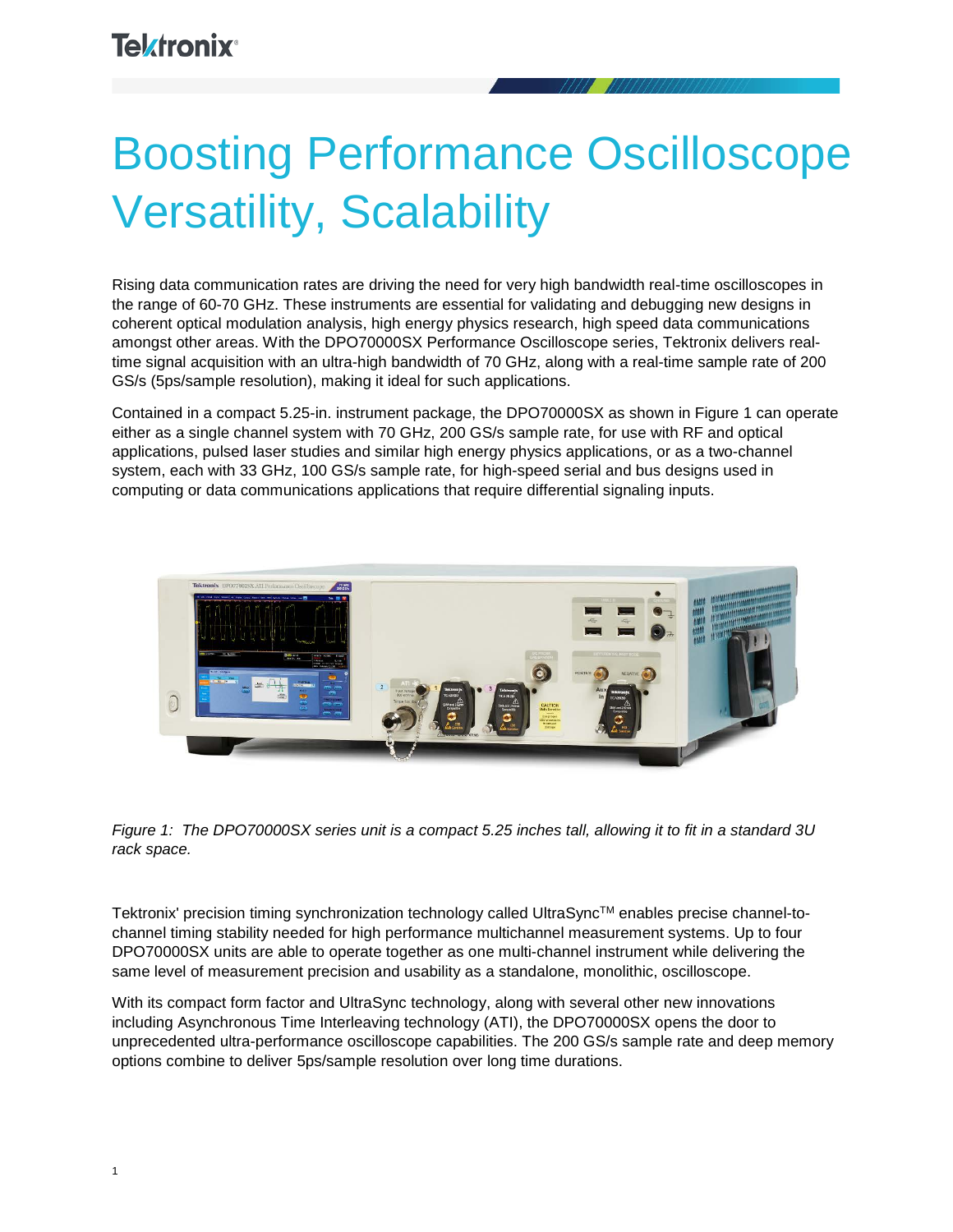Reducing the Signal Path, Enabling Multiple Unit Solutions

As detailed in the Tektronix white paper ["Techniques for Extending Real-Time Oscilloscope](http://www.tek.com/document/whitepaper/techniques-extending-real-time-oscilloscope-bandwidth) Bandwidth," ATI is a unique method for digitizing the full input signal spectrum. It features signal path symmetry that preserves signal-to-noise ratio for higher fidelity. The entire input signal is digitized by each of two symmetrical acquisition paths and reassembled with a patented method that preserves the signal and reduces noise.

This document discusses some of the key advantages inherent in using a compact form factor. These advantages include scalability via multi-unit configurations, distributed processing for faster signal analysis, flexible layouts, and a shorter signal path between DUT and scope. It also goes into greater detail regarding Tektronix' UltraSync technology.

#### **Shrinking the Form Factor**

The DPO70000SX is designed to fit in a 3U rack space. It is significantly smaller than other oscilloscopes in the ultra-high bandwidth class. Despite its small physical dimensions, each DPO70000SX unit delivers the full range of features and functionality of traditional bench oscilloscopes. It comes with the same advanced capabilities for jitter analysis, signal path de-embedding or spectral analysis as the current MSO/DPO70000 oscilloscopes do today, and can take advantage of the full range of software solutions, probes, fixtures, and other accessories

One consideration that has long defined the physical dimensions of oscilloscopes is the need to include a built-in monitor screen large enough for comfortable viewing for hours at a time. Whereas in the past, monitor size may have been an important consideration, this is no longer the case for oscilloscopes intended for lab use due to the ready availability of inexpensive, large external flat screen monitor.

The preferred option for most engineers today is to connect an external monitor, along with a keyboard and mouse, as shown in Figure 2, to the oscilloscope. Some do so in order to separate the instrument area from the work location, creating a more convenient and comfortable arrangement. Others do so because current optical modulation applications and large analytic software environments such as MATLAB are easier to use with a screen that has more display area and a higher resolution than an oscilloscope could reasonably offer.



*Figure 2: High Speed Differential Serial Bus Measurements using DPO70000SX Oscilloscope with remote panel and large monitor.*

The DPO70000SX supports multiple external monitors – including touch screens to boost productivity. Additionally, many users go a step further and use Remote Desktop -- a standard component of Microsoft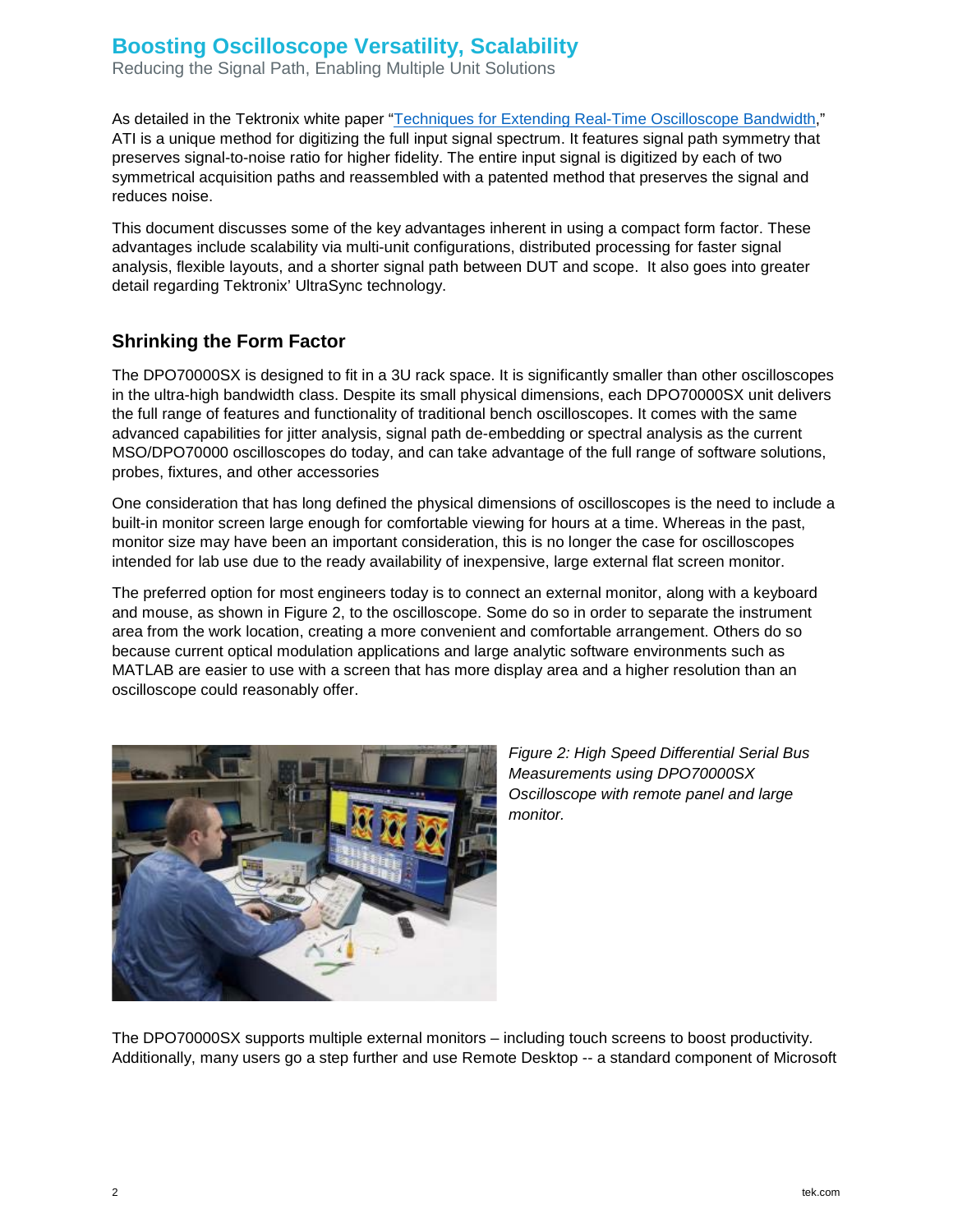Reducing the Signal Path, Enabling Multiple Unit Solutions

Windows – to escape noisy lab environments to access and manage their oscilloscopes from the comfort of their desks or even home offices.

In addition to the smaller display, the number of front panel controls on the oscilloscope has been minimized for the DPO70000SX. Instead, an optional Auxiliary Front Panel (shown in Figure 3) is available which provides user controls that are identical to the controls and indicators provided on the Tektronix DPO7000 and MSO/DPO70000 series oscilloscopes. The AFP includes the familiar Run/Stop button that provides immediate control. It also includes vertical, horizontal and trigger settings, multipurpose coarse and fine adjustment and other controls common to Tektronix oscilloscopes. The AFP allows users to fully control the DPO70000SX from a convenient location and at the same time position the oscilloscope optimally for signal acquisition.



*Figure 3: Shown here is the optional Auxiliary Front Panel, which provides user controls that are identical to the controls and indicators provided on the Tektronix DPO7000 and MSO/DPO70000 series oscilloscopes.*

#### **Multiple Channels with UltraSync™**

With the advent of the Tektronix UltraSync High Performance Synchronization and Control Bus, multi-unit systems with up to four DPO70000SX units are now possible.

The UltraSync architecture coordinates triggers across a multi-instrument acquisition system for inherent channel-to-channel jitter that is equivalent to that found in monolithic oscilloscopes. This means that when multiple DPO70000SX units are connected together with UltraSync cables, as shown below, they offer the functional equivalent of a single high performance oscilloscope with multiple high-speed channels. For instance, a two-unit system synchronizes two units to provide two channels at 70 GHz, 200 GS/s, or four channels at 33 GHz, 100 GS/s.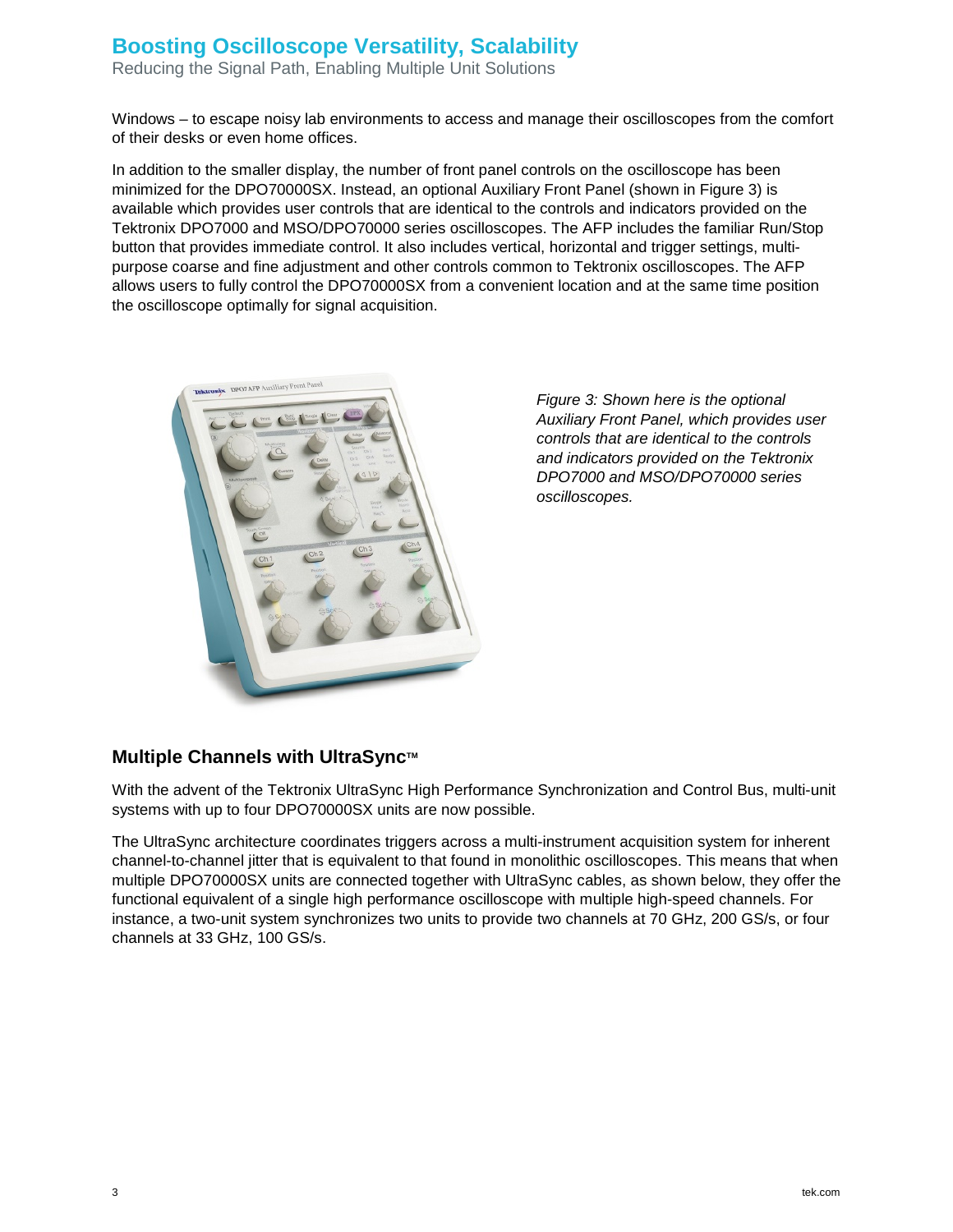Reducing the Signal Path, Enabling Multiple Unit Solutions



*Figure 4: UltraSync Master and Extension unit connections showing sample clock reference, trigger bus connection, and high-speed data connections.*

As shown in Figure 4, UltraSync technology uses a 12.5 GHz sample clock reference signal, which is sourced by the master unit and used by each extension unit to synchronize sample placement in the digitizing process. The extension units are controlled by a PCI Express, Gen 2, x4 link that is capable of a fast 2 GB/s data transfer rate and manages data transfer to the master. UltraSync controls the triggering for all instruments in a multi-unit system, so that any unit can be the source for coordinated triggers.



*Figure 5: Multiple DPO70000SX units can easily be connected together (up to four total) to scale up performance and capabilities as testing needs change.*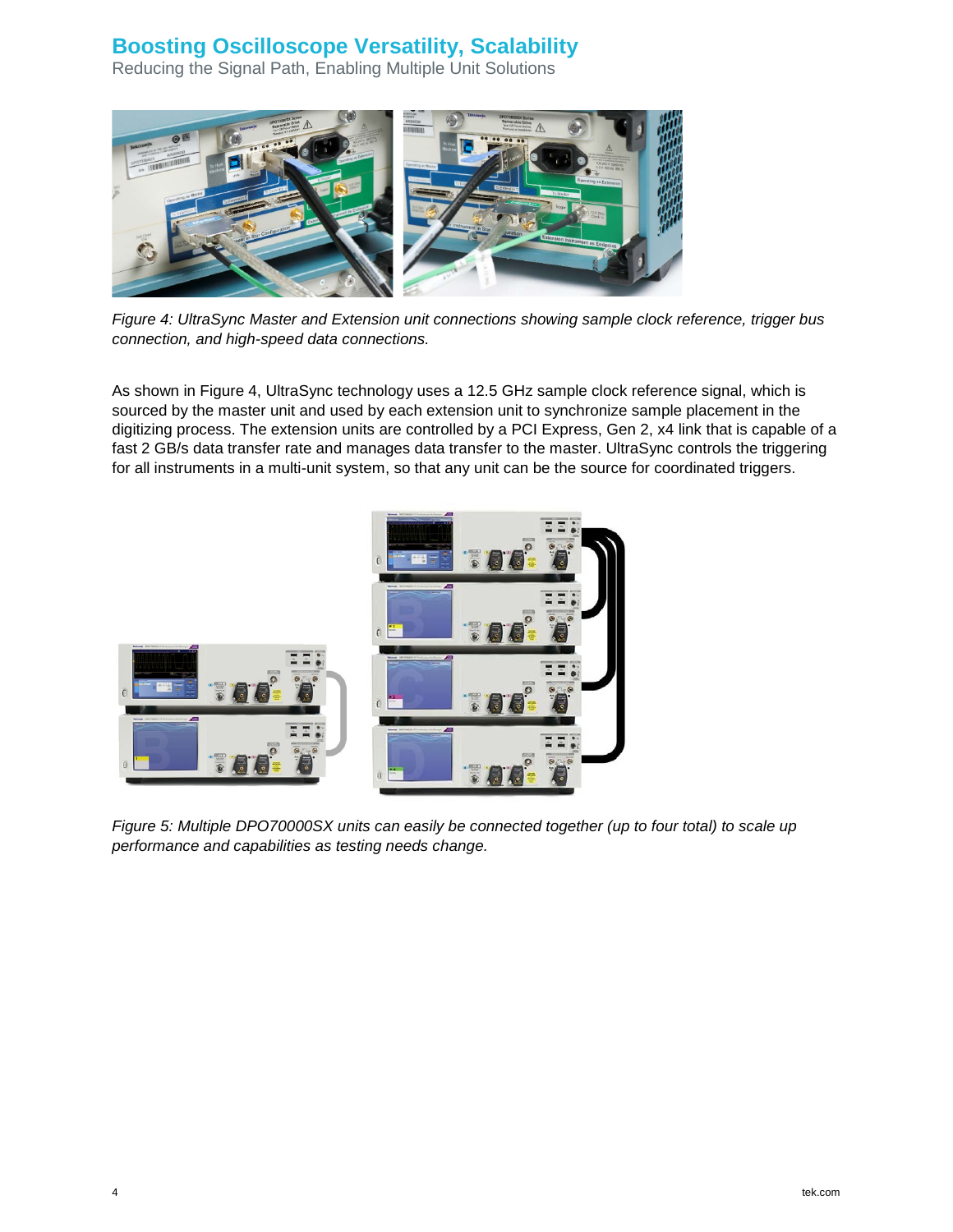Reducing the Signal Path, Enabling Multiple Unit Solutions

The reliable performance of the UltraSync technology is best illustrated in a 2-unit configuration commonly used for measurement of high-speed serial differential signals like 25Gb Ethernet. In the first example shown in Figure 6, a 65 GHz Sinewave was sent to channels on both the extension and master unit. The amount of jitter between the two channels was just 48.5 femtoseconds RMS over several thousand acquisitions.



*Figure 6: 65 GHz sinewave capture on two ATI channels illustrates inherently high channel-tochannel skew stability.*

In a second example, a comparison was made to illustrate channel to channel timing performance compared to a leading competitor's monolithic oscilloscope. Using the IEEE 1057 Sinewave Fit Method to eliminate variable noise, the resulting performance (Figure 7) shows that UltraSync technology operates with lower average skew across frequencies than a monolithic, non-scalable instrument.



*Figure 7: DPO70000SX system shows lower channel-to-channel skew variation over its full frequency range than other vendor's monolithic instrument.*

Another advantage inherent in the UltraSync architecture comes from distributed processing: each extension instrument delivers fully calibrated data to the master. The waveforms are already fully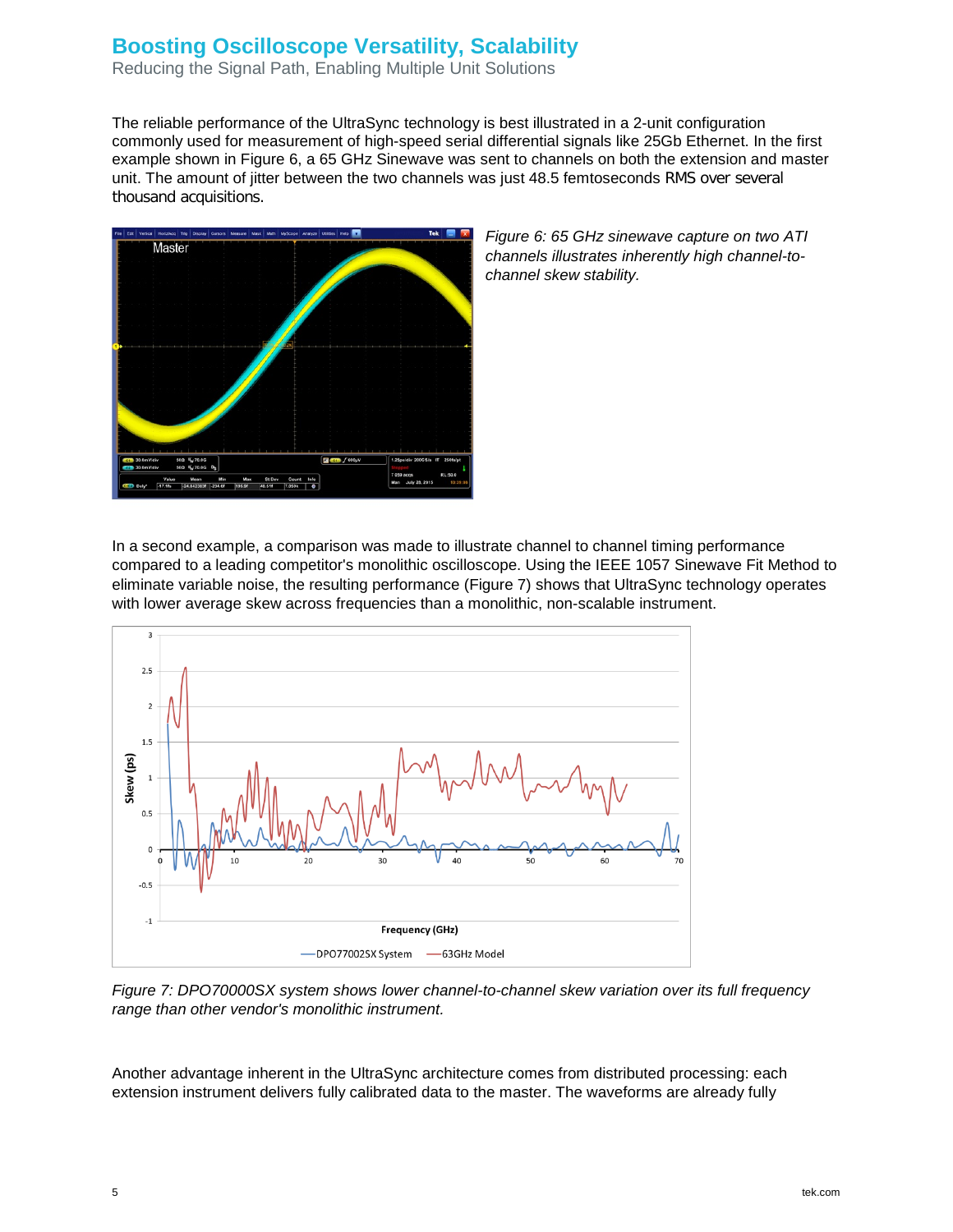Reducing the Signal Path, Enabling Multiple Unit Solutions

processed by the time they reach the master, and the master does not need to do any additional processing. This creates a distributed processing environment that reduces the computational load on the master unit.

Any instrument can operate as either a master or extension unit; there is no need for a separate control unit. The master unit is determined by how UltraSync cables are connected and the designation is easy to change by simply moving the cable connections. A graphical configuration manager as shown in Figure 8 helps validate cable connections and indicates channel identities. Once the connections are in place, the oscilloscopes automatically establish the network and determine timing relationships across units.



*Figure 8: The UltraSync configuration manager coordinates multi-unit startup and verifies connections.*

From a user perspective, the UltraSync bus is easy to setup. Cables are color coded to make set-up simple and the connections are verified by the UltraSync configuration manager. At the same time, UltraSync significantly improves system flexibility and scalability.

#### **Redefining Scalability**

A traditional performance oscilloscope that has four built-in acquisition channels, while powerful in its own right, actually limits scalability. It has four channels, no more no less and is not subject to change. The DPO70000SX changes that dynamic by letting engineering needs at a given point in time dictate the appropriate configuration for the task at hand. This can lead to significant productivity gains while lowering CAPEX.

This kind of scalability makes it economical to invest sequentially in oscilloscope systems as performance or channel count needs change. For example, a lab could purchase two DPO70000SX units providing two 70 GHz channels at a 200 GS/s rate to meet today's testing needs. This lab will be well positioned to scale up in the future for next generation applications requiring four 70 GHz channels by simply adding two more units to the system.

Conversely, systems can easily be scaled down with multiple units divided and redeployed to other projects as needed, maximizing the use of a capital investment. For instance, when a project requiring four 70 GHz channels comes to an end, a lab has the ability to easily redeploy the oscilloscopes to other labs. A four-unit configuration can be divided in half to create two systems or further subdivided into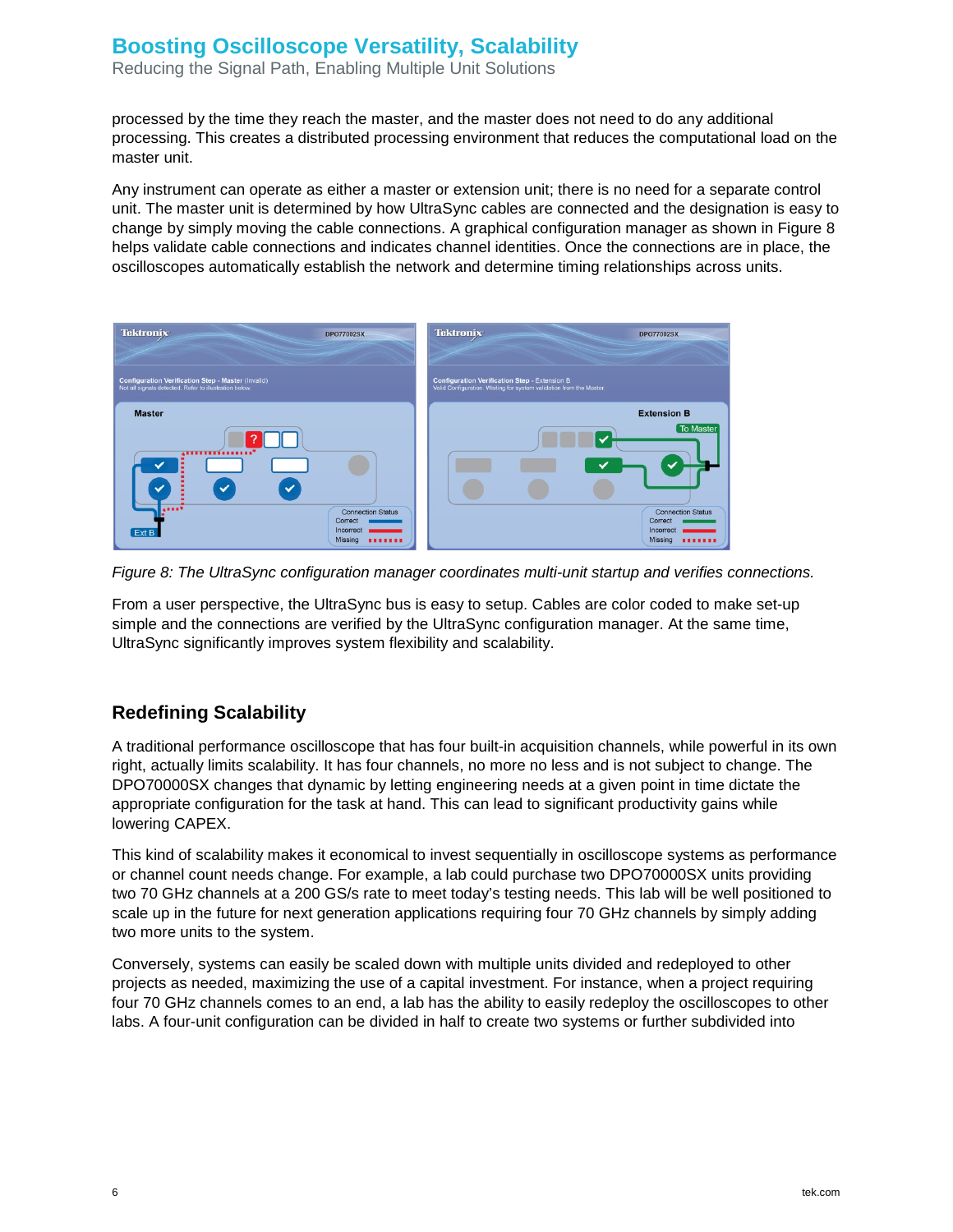Reducing the Signal Path, Enabling Multiple Unit Solutions

single-unit stand-alone instruments by simply removing UltraSync cables, allowing four projects to each use one instrument. See Table 1 below for a few of the possible testing applications available using DPO70000SX and UltraSync technology.

|                                       | <b>Instrument Bandwidth</b> | <b>Channels Needed</b> | Recommended System*                 |
|---------------------------------------|-----------------------------|------------------------|-------------------------------------|
| <b>Computer Bus Serial Interfaces</b> |                             |                        |                                     |
| SAS 4 (22 Gb/s)                       | 40GHz                       | 2 - Differential       | *DPS75004SX - 2 Channel 50GHz       |
| PCIe4 (16 Gb/s)                       | 32 GHz                      | 2 - Differential       | DPO73304SX - 2 Channel 33GHz        |
|                                       |                             |                        |                                     |
| <b>Datacom Standards</b>              |                             |                        |                                     |
| <b>Ethernet</b>                       |                             |                        |                                     |
| -40/100GBASE CRn, KRn                 | 50GHz                       | 2 - Differential       | *DPS75004SX - 2 Channel 50GHz       |
| - 25 Gb Phy KR, CR for 100G           | 40GHz                       | 2 - Differential       | *DPS75004SX - 2 Channel 50GHz       |
|                                       |                             |                        |                                     |
| <b>Fibre Channel</b>                  |                             |                        |                                     |
| $-16Gb$                               | 30GHz                       | 2 - Differential       | *DPS75004SX - 2 Channel 50GHz       |
| $-326b$                               | 45GHz                       | 2 - Differential       | *DPS75004SX - 2 Channel 50GHz       |
|                                       |                             |                        |                                     |
| OIF-CEI 3.0                           |                             |                        |                                     |
| $-$ CEI-25G                           | 40GHz                       | 2 - Differential       | *DPS75004SX - 2 Channel 50GHz       |
|                                       |                             |                        |                                     |
| OIF-CEI 3.1                           |                             |                        |                                     |
| $-$ CEI-56G (PAM4)                    | 40GHz                       | 2 - Differential       | *DPS75004SX - 2 Channel 50GHz       |
| - CEI-56G (NRZ)                       | 40GHz                       | 2 - Differential       | *DPS75004SX - 2 Channel 50GHz       |
|                                       |                             |                        |                                     |
| <b>Optical Modulation Standards</b>   |                             |                        |                                     |
| <b>Coherent Optical</b>               |                             |                        |                                     |
| - 200Gb/sec DP-QPSK                   | 70GHz                       | 4 Channels             | *2 ea. DPS77004SX - 4 Channel 70GHz |
|                                       |                             |                        |                                     |
| *Note: UltraSync enabled              |                             |                        |                                     |

*Table 1: Examples of high speed standards that benefit from UltraSync and DPO70000SX.*

This level of flexibility is missing in multi-unit systems offered by other vendors. For example, the LeCroy 10Zi, requires a separate controller unit for system operation and the master and extension units are preconfigured at the factory and cannot be separated by the user.

For convenience, Tektronix offers the option of purchasing two DPO70000SX series units configured together as the DPS70000SX oscilloscope system. The DPS77004SX system provides two 70 GHz channels at 200 GS/s, which is ideal for applications like differential high speed serial signal analysis. Two DPS77004SX systems can be configured and operated together to provide a multi-unit system with a total of four 70 GHz channels. The DPS73308SX provides four 33 GHz channels at 100 GS/s, useful for applications such as dual polarization coherent optical modulation analysis.

#### **Unprecedented Layout Options**

With its compact size, the DPO70000SX can be integrated into a smaller rack space, in tighter layouts and in more flexible ways than typical bench-sized instruments. This flexibility plays an important role in minimizing the path between the DUT and the ATI input connector.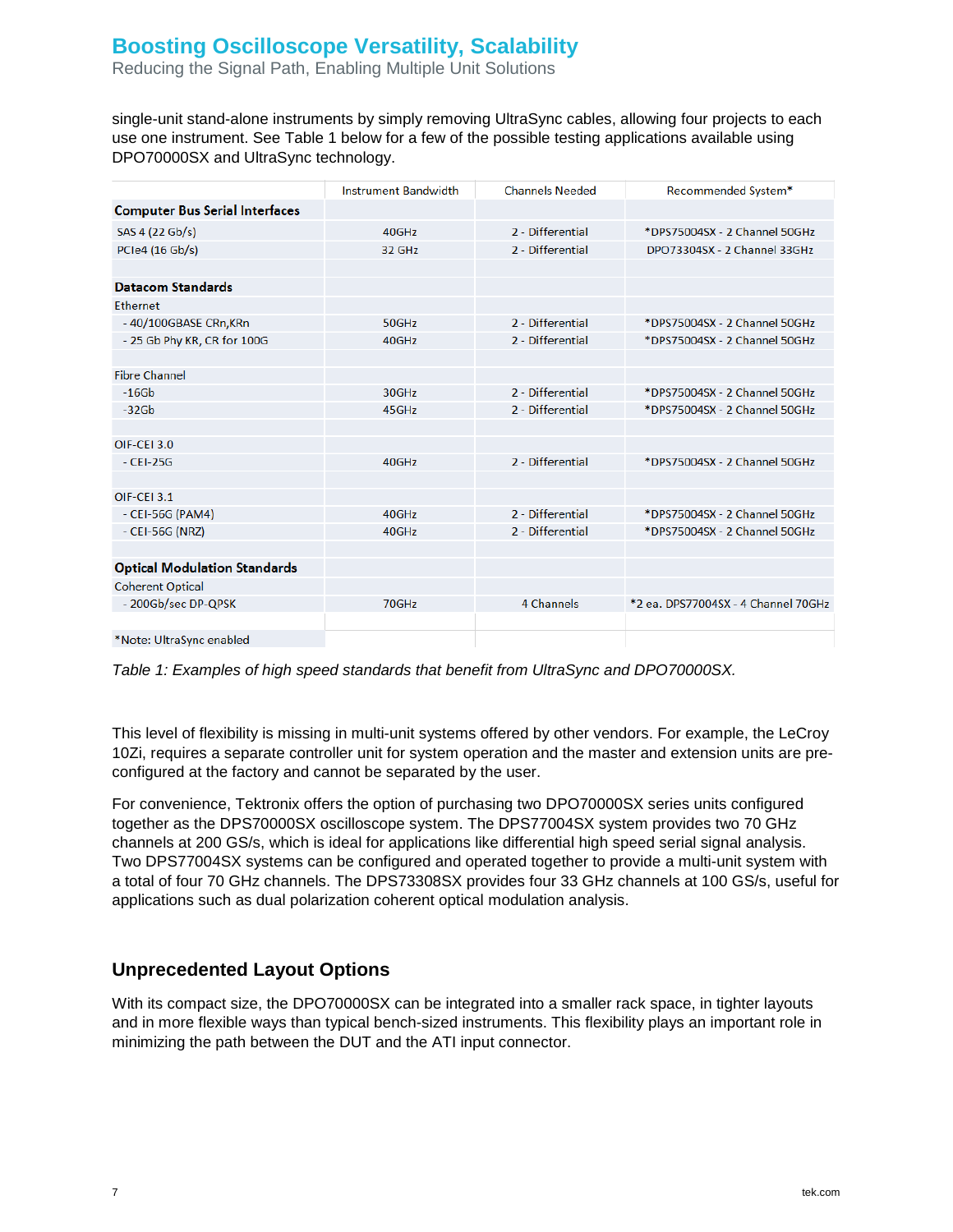Reducing the Signal Path, Enabling Multiple Unit Solutions

The compact dimensions of the DPO70000SX mean that when one unit is stacked on top of another, the combined system is comparable in height to a Tektronix high-performance oscilloscope (see Figure 9) and shorter than systems offered by other vendors. For instance, two stacked DPO70000SX units are only 12 inches in height, which is shorter than the 13.3 inches of the Keysight Infiniium Z Series unit. Despite its smaller physical size, a dual-DPO70000SX configuration is actually the higher bandwidth system: the Keysight Z Series feature two channels at 63 GHz, while a system of two DPO70000SX units cabled together provides two 70 GHz channels.



*Figure 9: The compact size of the DPO70000SX enables efficient use of rack space for higher channel count. Shown here are two DPO77002SX units, with 4 channels at 33 GHz, next to an MSO73304DX with 2 channels at 33 GHz.*

Engineers need flexibility in the physical placement of their oscilloscopes, DUTs and other instruments, as each individual test situation might be optimized by a slightly different layout. UltraSync cables are available in both 1- and 2-meter lengths in order to accommodate virtually any physical set-up without compromising performance or precision.

The 1-meter cable is useful for typical two- and four-unit configurations of uniformly stacked instruments like the high speed datacom standards configuration shown in Figure 10.



*Figure 10: High Speed Differential Measurements made using the DPO70000SX on two 70 GHz channels with UltraSync.*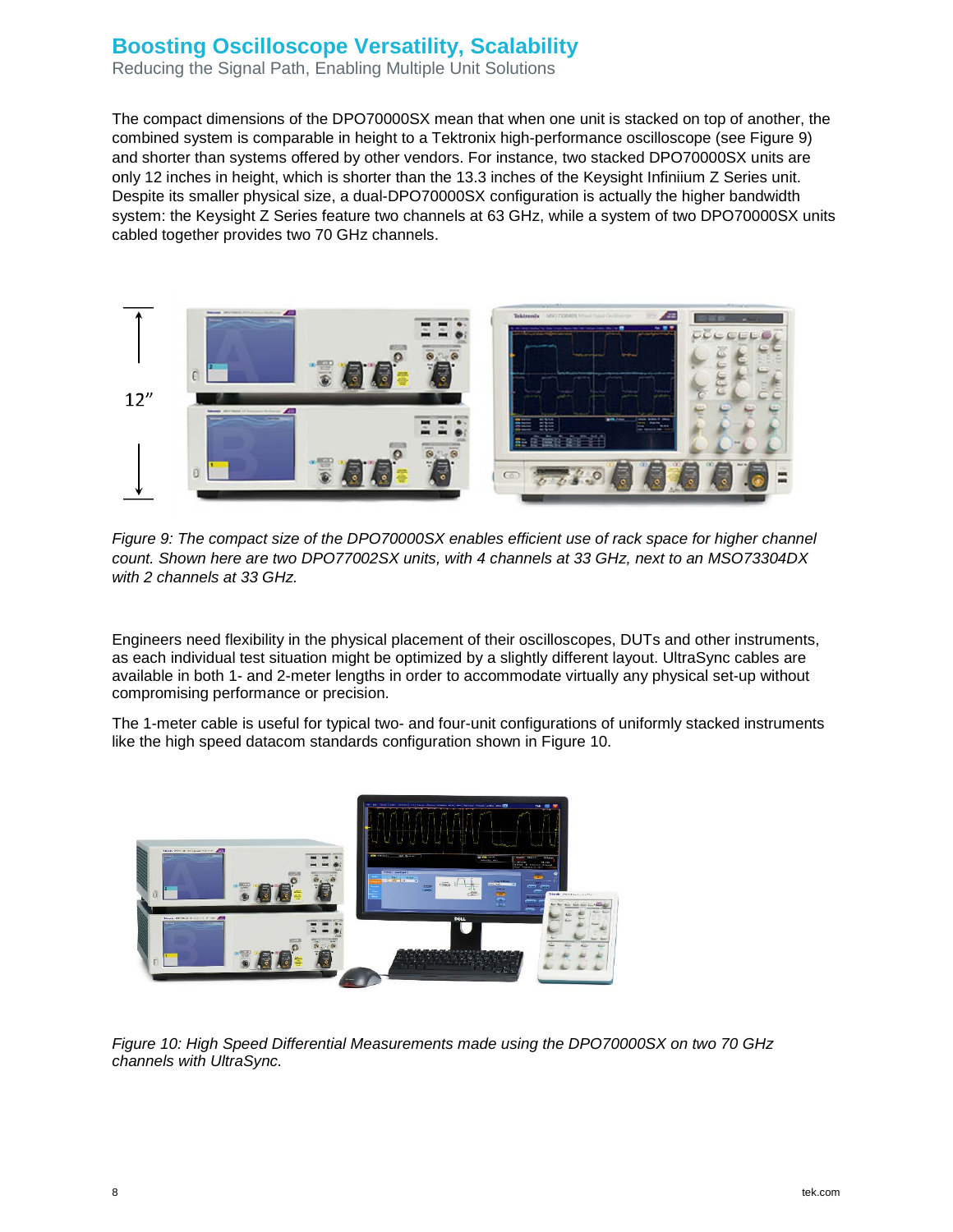Reducing the Signal Path, Enabling Multiple Unit Solutions

By using the longer 2- meter cable length, multiple instruments can be arranged at various angles in order to suit a specific DUT layout. For instance, instruments can be placed at right angles for a card-andbackplane situation or placed face-to-face, as shown in Figure 11, for coherent optical modulation applications. The cable lengths can be matched, with the system time de-skewed for precise channel-tochannel time alignment. Or, as in this example, the bottom units can be inverted to position the center inputs very close to each other to enable very short cables all of the same length.



*Figure 11: Graphical depiction of two DPS70000SX units and an OM4245 Optical Modulation Receiver positioned face-to-face for 200G coherent optical modulation applications.*

The location and spacing of the input connectors on the DPO70000SX have been designed so that inversion of one oscilloscope provides a shorter signal path length. When one unit is flipped upside down and stacked beneath another one, the 70 GHz ATI inputs are both located in the center of the oscilloscope within inches of each other (Figure 12). Other design considerations to make this as simple and stable as possible include special reconfigurable instrument feet that match "dimples" in the sheet metal to prevent stacked units from sliding and drilled/tapped holes in side panel for bolting multiple units together using brackets.

As a result of these and other design decisions, the DPO70000SX system is highly flexible, and makes very short signal paths from DUT to scope feasible, preserving signal fidelity and ensuring best analysis results.